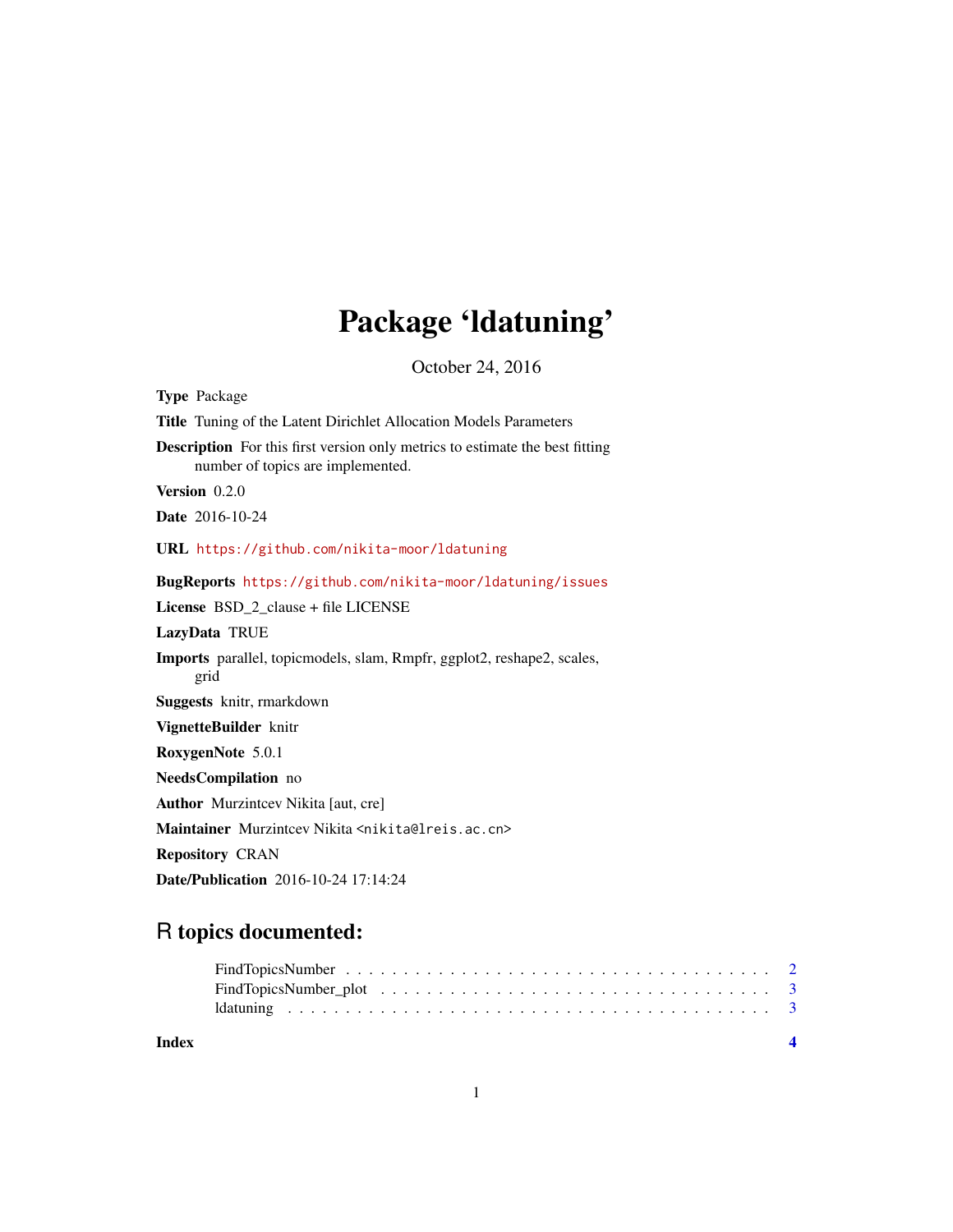<span id="page-1-1"></span><span id="page-1-0"></span>FindTopicsNumber *FindTopicsNumber*

### Description

Calculates different metrics to estimate the most preferable number of topics for LDA model.

#### Usage

```
FindTopicsNumber(dtm, topics = seq(10, 40, by = 10),
 metrics = "Griffiths2004", method = "Gibbs", control = list(),
 mc.cores = 1L, verbose = FALSE)
```
### Arguments

| dtm      | An object of class "DocumentTermMatrix" with term-frequency weighting or<br>an object coercible to a "simple_triplet_matrix" with integer entries. |
|----------|----------------------------------------------------------------------------------------------------------------------------------------------------|
| topics   | V vector with number of topics to compare different models.                                                                                        |
| metrics  | String or vector of possible metrics: "Griffiths2004", "CaoJuan2009", "Arun2010",<br>"Deveaud2014".                                                |
| method   | The method to be used for fitting; see LDA.                                                                                                        |
| control  | A named list of the control parameters for estimation or an object of class "LDA-<br>control".                                                     |
| mc.cores | Integer; The number of CPU cores to processes models simultaneously.                                                                               |
| verbose  | If false (default), supress all warnings and additional information.                                                                               |

#### Value

Data-frame with one or more metrics. numbers of topics and corresponding values of metric. Can be directly used by [FindTopicsNumber\\_plot](#page-2-1) to draw a plot.

# Examples

```
## Not run:
```

```
library(topicmodels)
data("AssociatedPress", package="topicmodels")
dtm <- AssociatedPress[1:10, ]
FindTopicsNumber(dtm, topics = 2:10, metrics = "Arun2010", mc.cores = 1L)
```
## End(Not run)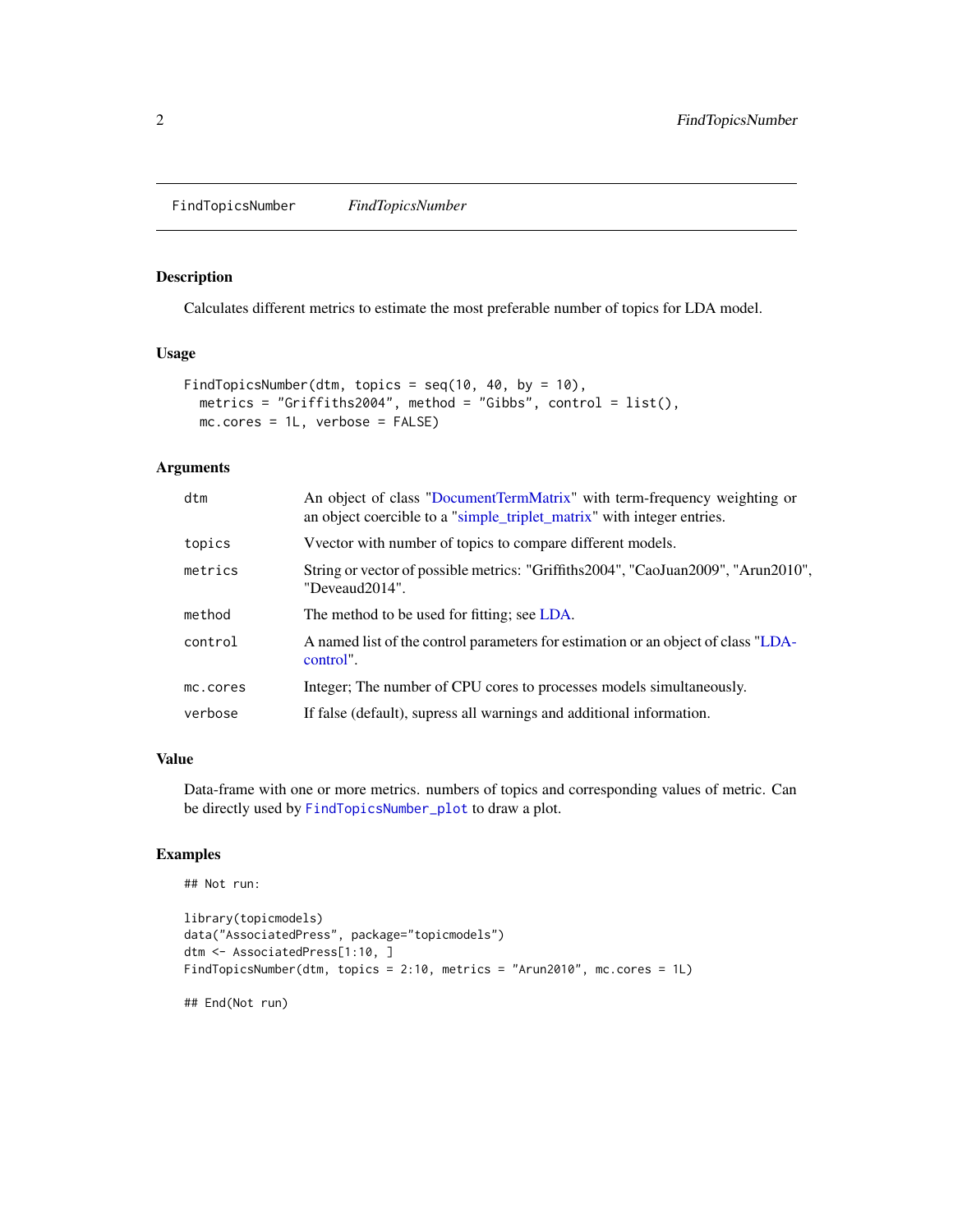<span id="page-2-1"></span><span id="page-2-0"></span>FindTopicsNumber\_plot *FindTopicsNumber\_plot*

## Description

Support function to analyze optimal topic number. Use output of the [FindTopicsNumber](#page-1-1) function.

#### Usage

```
FindTopicsNumber_plot(values)
```
# Arguments

values Data-frame with first column named 'topics' and other columns are values of metrics.

# Examples

## Not run:

```
library(topicmodels)
data("AssociatedPress", package="topicmodels")
dtm <- AssociatedPress[1:10, ]
optimal.topics <- FindTopicsNumber(dtm, topics = 2:10,
  metrics = c("Arun2010", "CaoJuan2009", "Griffiths2004")
\lambdaFindTopicsNumber_plot(optimal.topics)
## End(Not run)
```
ldatuning *ldatuning: Tuning of the LDA models parameters*

#### Description

ldatuning: Tuning of the LDA models parameters